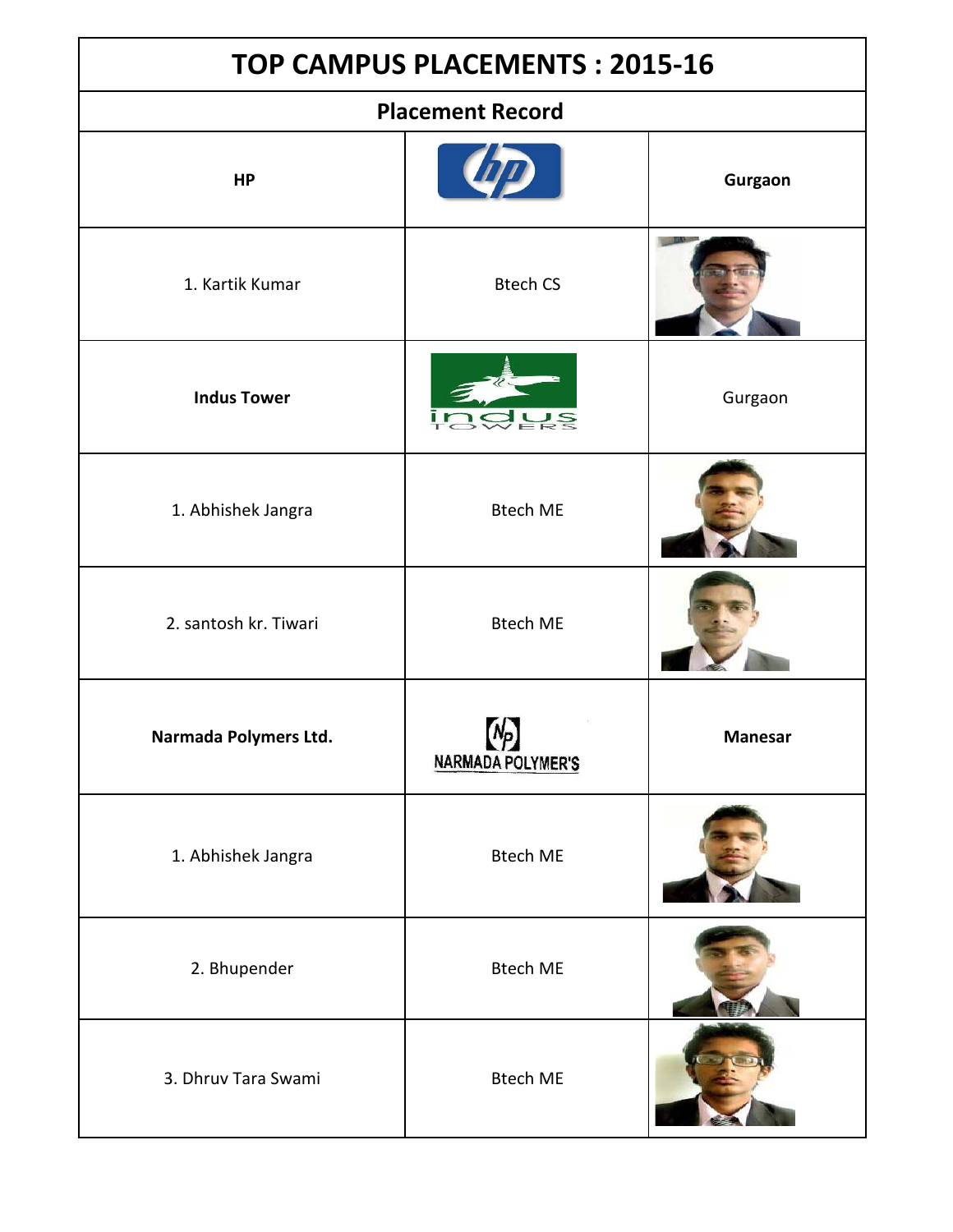| Wipro                     | <b>Applying Thought</b> | Mumbai & Noida |
|---------------------------|-------------------------|----------------|
| 1. Swati Verma            | MCA                     |                |
| 2. AMIT RAI               | <b>MCA</b>              |                |
| 3. Abhishek Kapoor        | MCA                     |                |
| 4. Anjali Gupta           | MCA                     |                |
| 5. Deepti                 | <b>MCA</b>              |                |
| <b>MANIK CONSTRUCTION</b> |                         | Deoghar        |
| <b>VAIBHAV SINGH</b>      | <b>Btech Civil</b>      |                |
| PUNEET KAUSHIK            | <b>Btech Civil</b>      |                |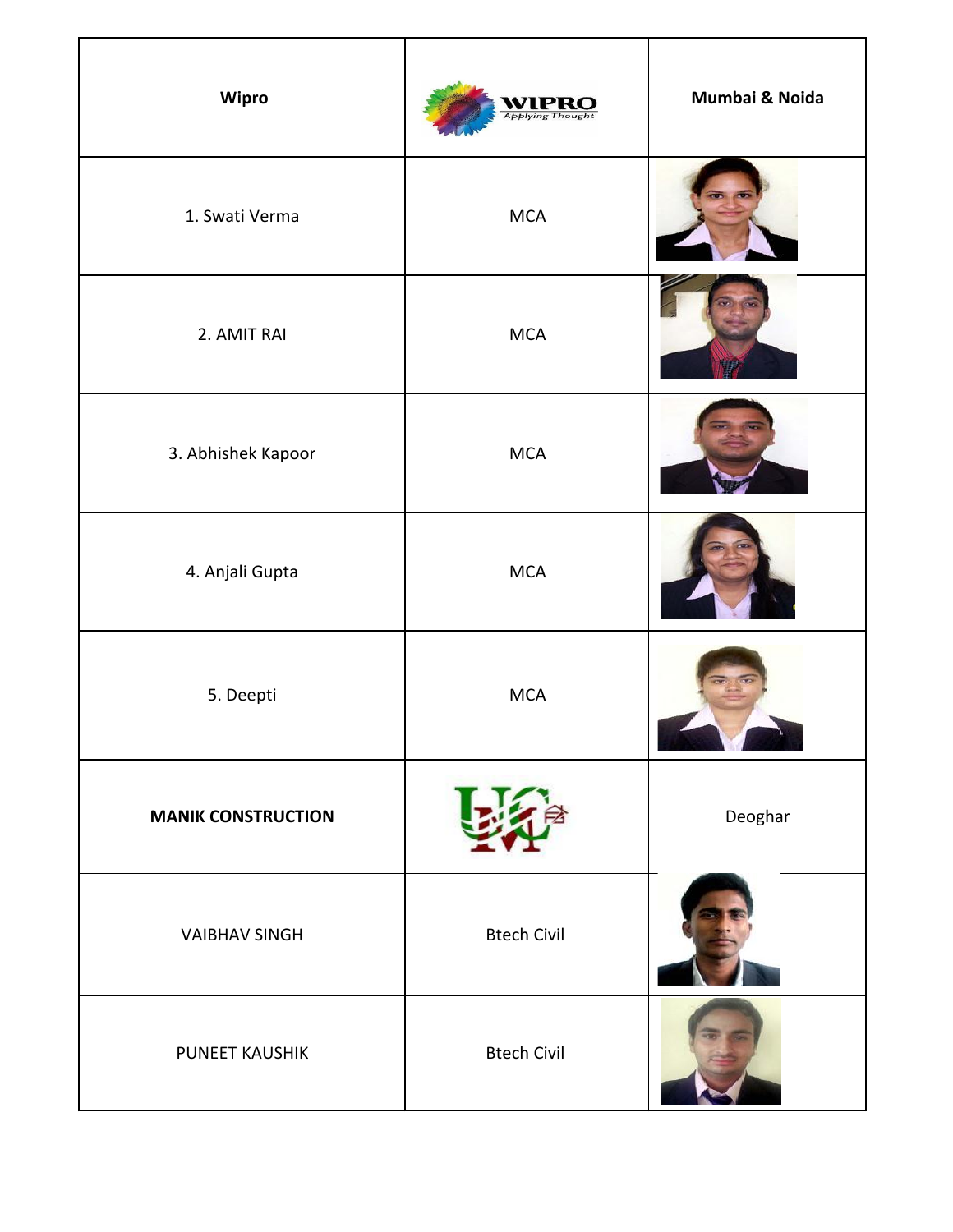| <b>CONCIERGE TECHNOLOGIES</b> | <b>Concierge Technologies</b> | Lucknow |
|-------------------------------|-------------------------------|---------|
| 1. Parul Yadav                | <b>Btech CSE</b>              |         |
| 2. Kshitija Bora              | Btech CSE                     |         |
| 3. Diksha Vasisth             | Btech CSE                     |         |
| 4. Diwakar Bhatt              | Btech CSE                     |         |
| 5. Somya Jain                 | <b>Btech ECE</b>              |         |
| 6. Pankaj Rana                | <b>MBA</b>                    |         |
| 7. Nilakshi Jogi              | <b>MBA</b>                    |         |
| <b>L&amp;T</b> construction   | &T Construction               | Gurgaon |
| 1. YOGESH                     | <b>Btech Civil</b>            |         |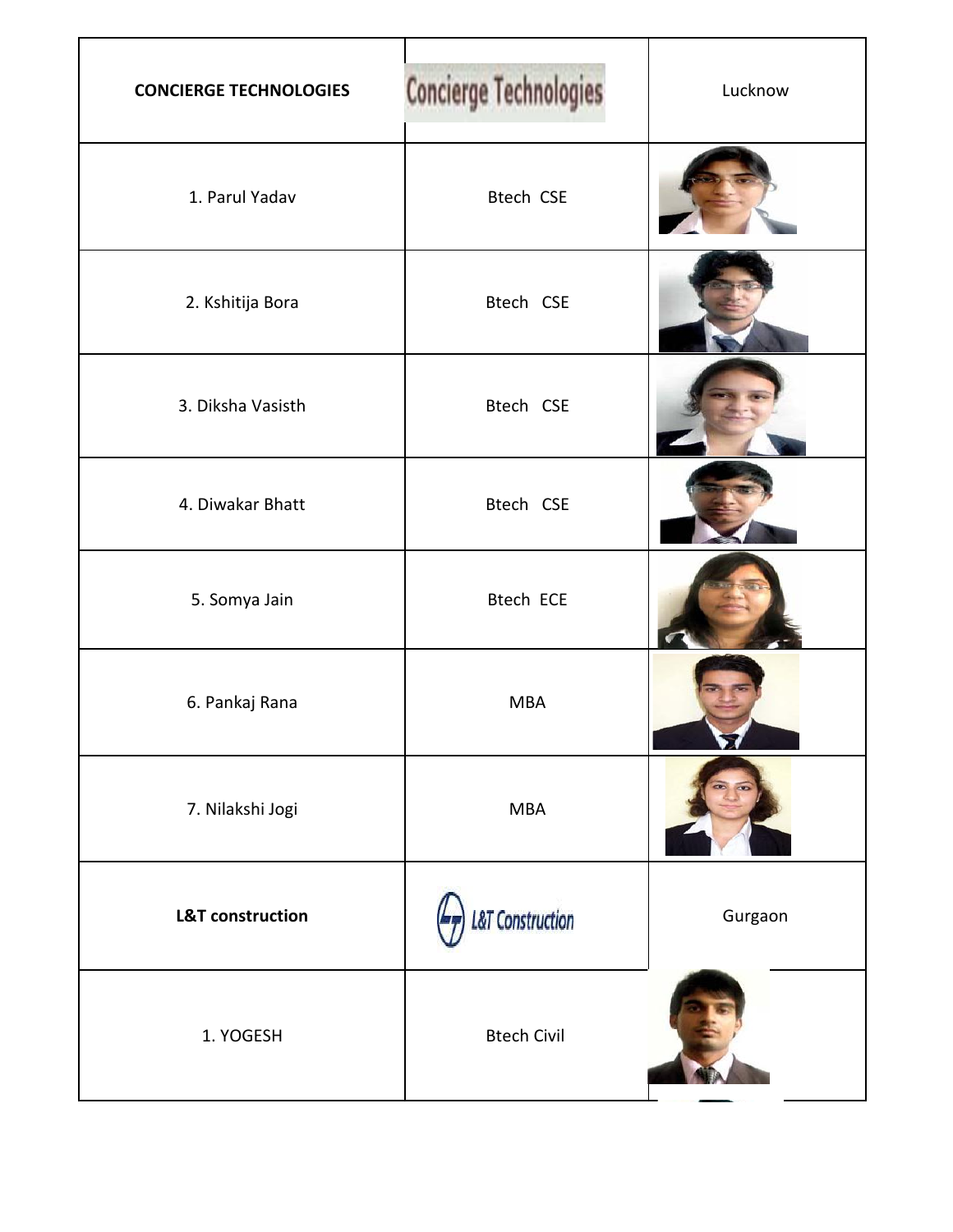| 2. YOGESH KUMAR/KAMAL SINGH      | <b>Btech Civil</b>                                                                   |           |
|----------------------------------|--------------------------------------------------------------------------------------|-----------|
| 3. PANKAJ RANA                   | <b>Btech Civil</b>                                                                   |           |
| Linde India Ltd                  | THE LINDE GROUP<br>Linde                                                             | Gurgaon   |
| 1. Amit Kumar                    | <b>Btech ME</b>                                                                      |           |
| 2. Shailesh Kumar Verma.         | <b>Btech ME</b>                                                                      |           |
| <b>Value Prospect Consulting</b> | <b>VALUE PROS.</b><br>,<br>Vorld's Local Research Partner<br>  www.valueprospects.in | Ghaziabad |
| 1. Rishav Tripathi               | <b>Btech CSE</b>                                                                     |           |
| 2. Ripunjay                      | <b>Btech CSE</b>                                                                     |           |
| 3. Jyotsna Anand                 | <b>Btech CSE</b>                                                                     |           |
| 4. Kartik Kumar                  | <b>Btech CSE</b>                                                                     |           |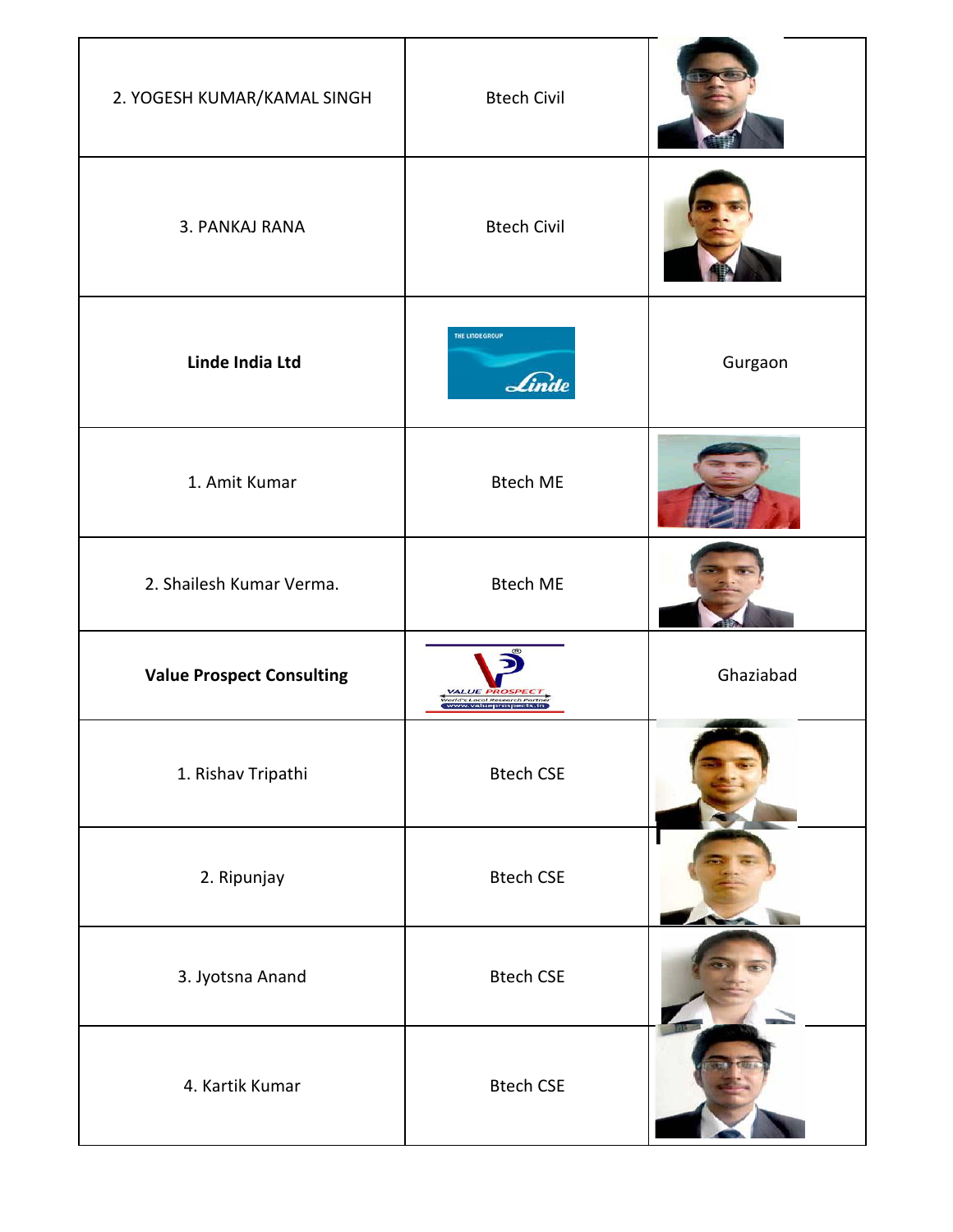| 5. Diksha Vashit        | <b>Btech CSE</b> |         |
|-------------------------|------------------|---------|
| 6. Himanshu Joshi       | <b>Btech ECE</b> |         |
| 7. Shubham Kumar        | <b>Btech ECE</b> |         |
| 8. Tarun Bareja         | <b>MCA</b>       |         |
| 9. Swati Verma          | <b>MCA</b>       |         |
| CarDekho.com            |                  | Gurgaon |
| 1. Vijay Singh Kuwarbi  | <b>Btech ME</b>  |         |
| 2. Anurag Kumar Giri    | <b>Btech ME</b>  | 沃       |
| 3. Santosh Kumar Tiwari | <b>Btech ME</b>  |         |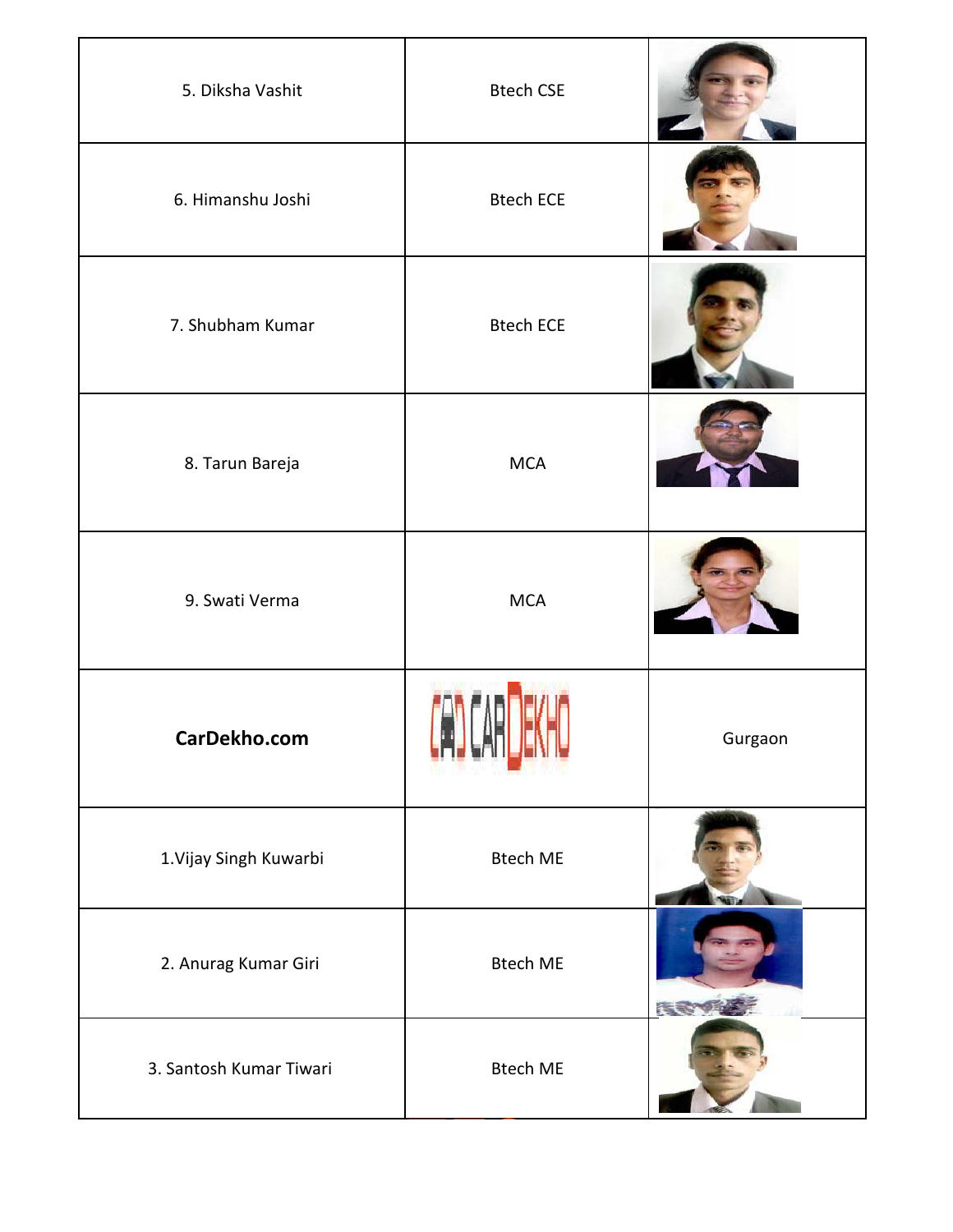| <b>Equilibrice Technologies</b> |                                           | Jaipur    |
|---------------------------------|-------------------------------------------|-----------|
| 1. Deewakar Bhatt               | <b>Btech CSE</b>                          |           |
| 2. Pooja Rajput                 | <b>Btech CSE</b>                          |           |
| 3. Vikas Goyal (Training)       | <b>Btech CSE</b>                          |           |
| <b>Green India Infotech</b>     | ⋐<br>Green India Infotech<br>Grow with Us | New Delhi |
| 1. Nisue Nishant                | <b>Btech CSE</b>                          |           |
| 2. Kshistija Bohra              | <b>Btech CSE</b>                          |           |
| 3. Diksha Vashist               | <b>Btech CSE</b>                          |           |
| 4. Jyotsna Anand                | <b>Btech CSE</b>                          |           |
| 5. Md. Zafar hassan             | <b>Btech CSE</b>                          |           |
| 6. Bhawana                      | <b>Btech CSE</b>                          |           |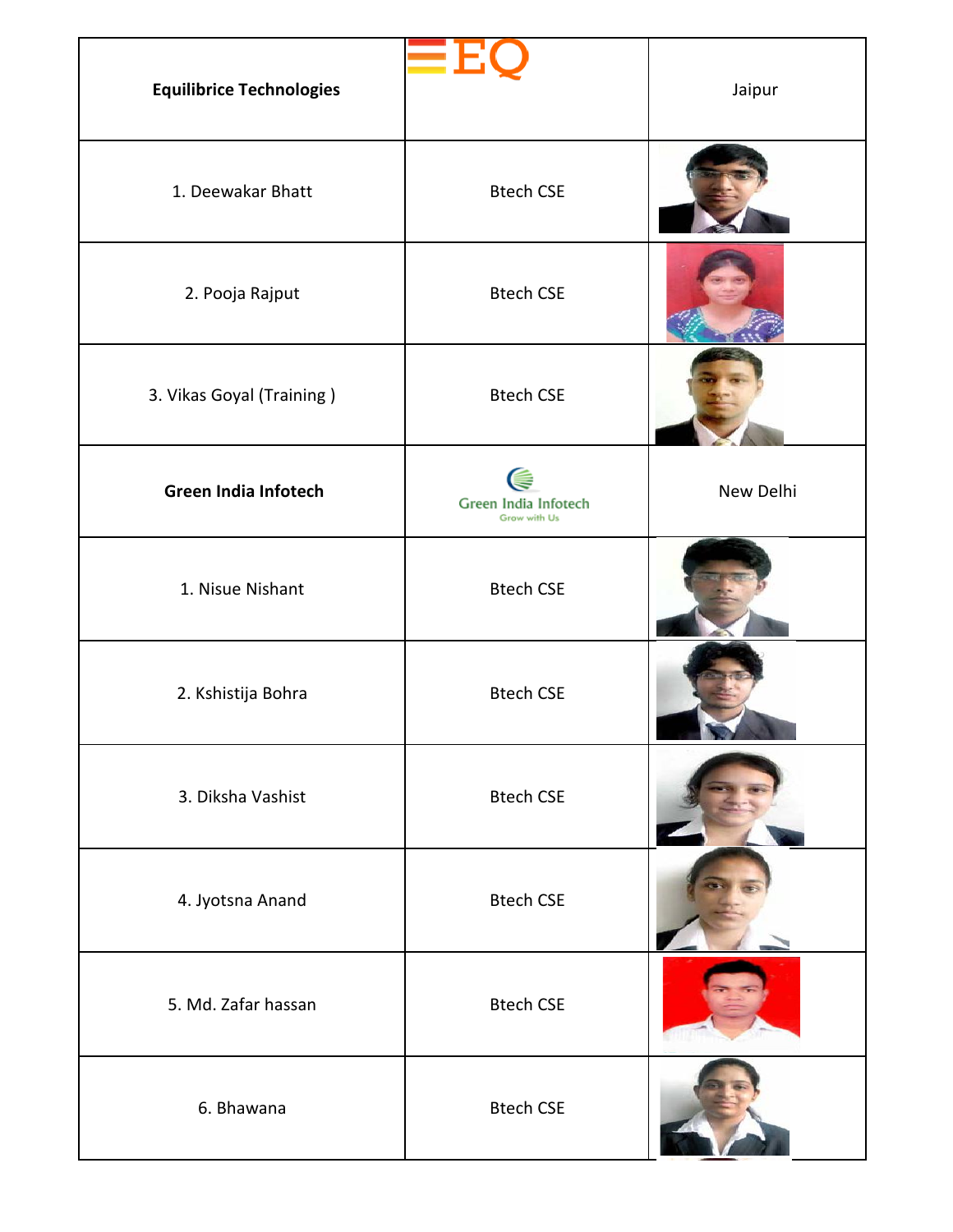| 7. Archna                             | <b>Btech CSE</b> |         |
|---------------------------------------|------------------|---------|
| 8. Amit Kishor                        | <b>Btech CSE</b> |         |
| 9. Shivam Kumar                       | <b>MBA</b>       |         |
| shortlisted in Hettich india Pvt. Ltd | <b>Hettic</b>    | Gurgaon |
| 1. Pradeep kumar (S)                  | <b>Btech ME</b>  |         |
| 2. Abhishek Jangra (S)                | <b>Btech ME</b>  |         |
| 3. Dhruv tara swami (S)               | <b>Btech ME</b>  |         |
| 4. Santosh (S)                        | <b>Btech ME</b>  |         |
| 5. Anurag Giri (S)                    | <b>Btech ME</b>  |         |
| 6. Naveen Narwal (S)                  | <b>Btech ME</b>  |         |
| <b>Incise Infotech Pvt Ltd</b>        | U<br>Ø.          | Noida   |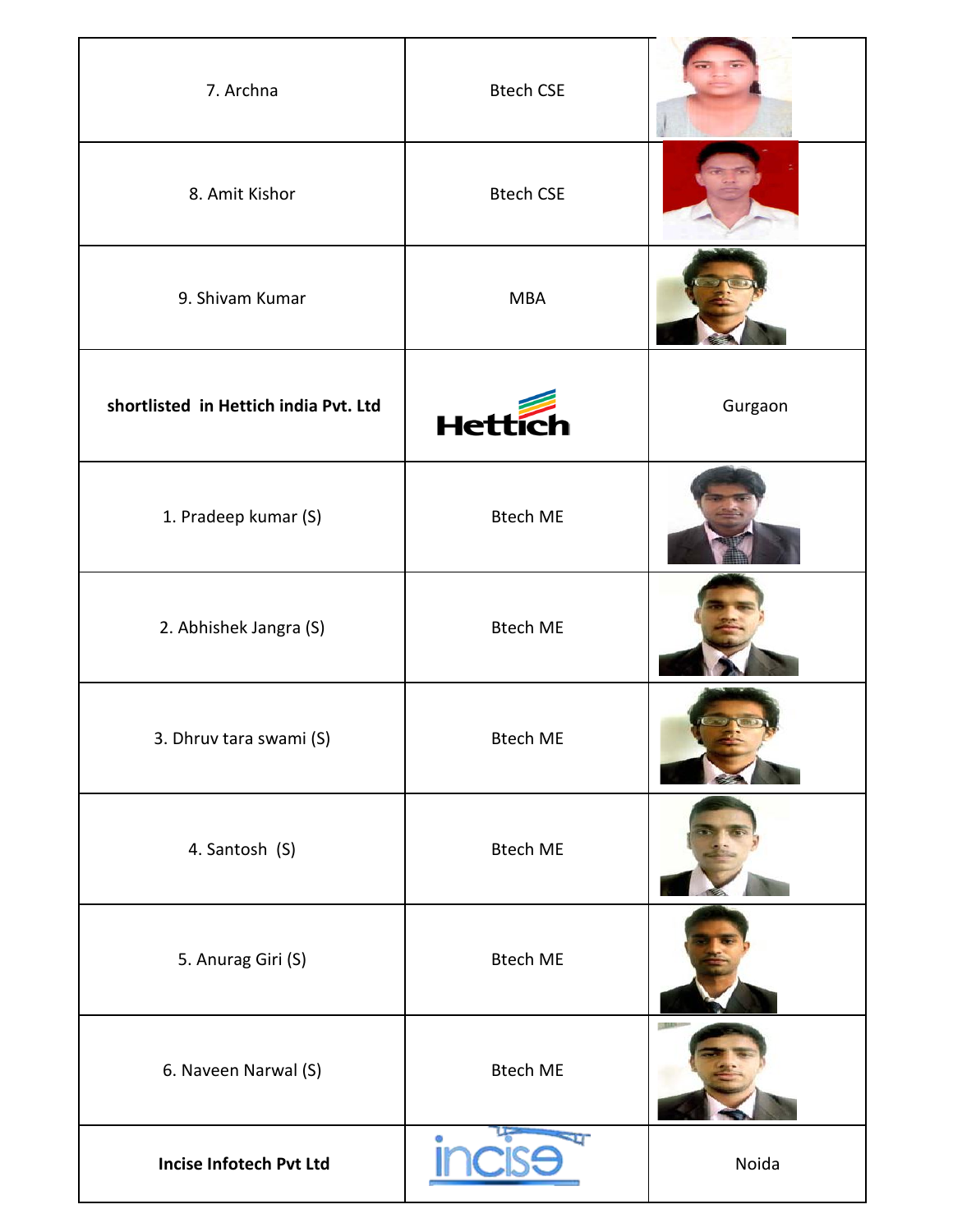| 1. Kapil Pulani (S)          | <b>Btech ECE</b>                                  |         |
|------------------------------|---------------------------------------------------|---------|
| 2. Harshil Chauhan (S)       | <b>Btech ECE</b>                                  |         |
| <b>Intelligrape Software</b> | <u>TQ</u>                                         | Noida   |
| 1. Diwakar Bhatt             | <b>Btech CSE</b>                                  |         |
| <b>Proformics Digital</b>    | <b>Proformics Digital</b>                         | Gurgaon |
| 1. kaniika.tayal(S)          | <b>MBA</b>                                        |         |
| <b>V&amp;A Ventures</b>      | <b>Himachal Futuristic</b><br>Communications Ltd. | Gurgaon |
| 1. Deepika Gupta             | MBA-Finance                                       |         |
| <b>IGT</b>                   | <b><i>ERGLOBE</i></b><br><b>TECHNOLOGIES</b>      | Gurgaon |
| 1. HARSHIL CHAUHAN           | <b>Btech ECE</b>                                  |         |
| 2. MOHD. SHOAIB KHAN         | <b>Btech ECE</b>                                  |         |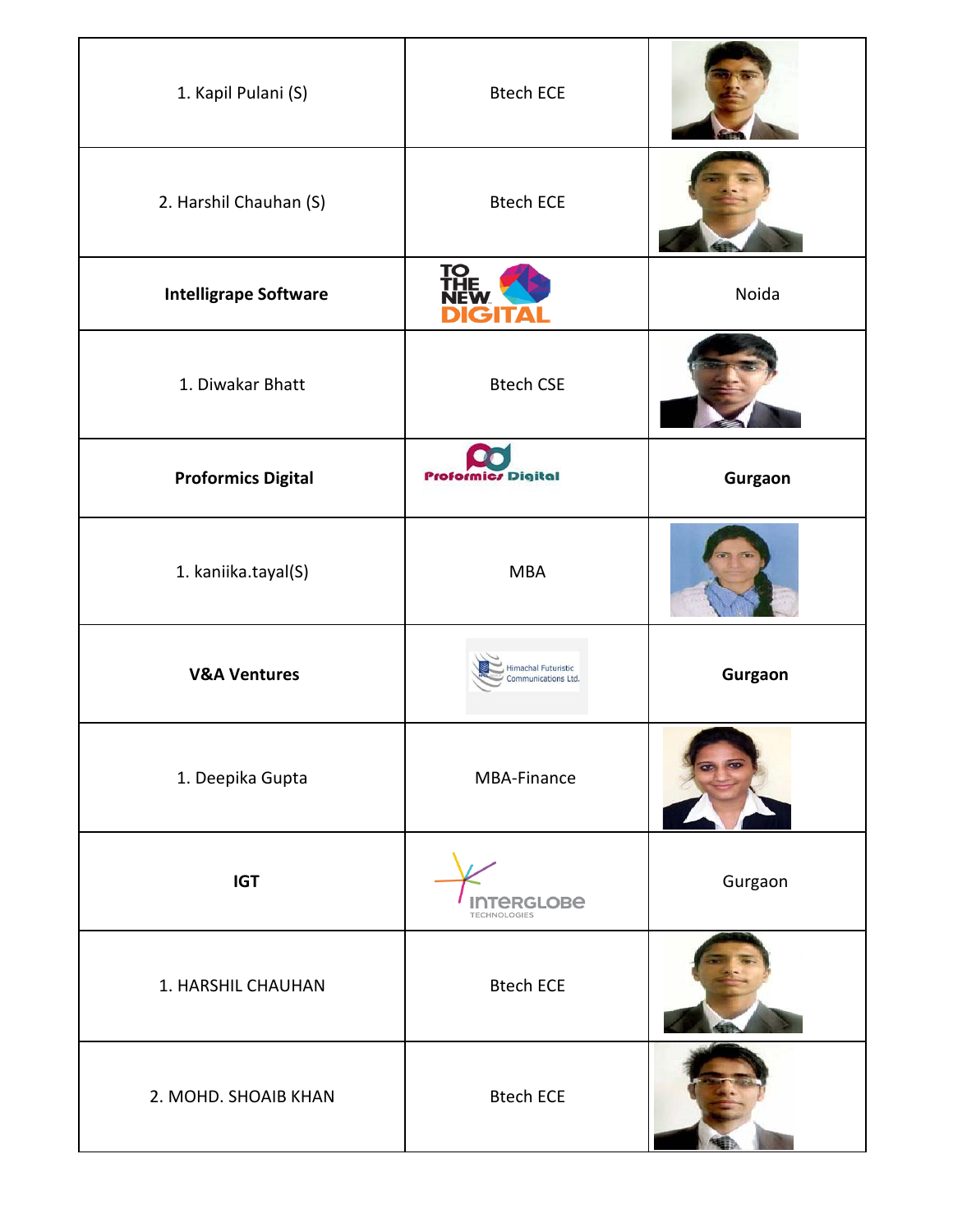| 1HPL                               | $\omega$         | Gurgaon          |
|------------------------------------|------------------|------------------|
| 1. Rohit Sharma                    | <b>BCA</b>       |                  |
| 2. Sumit Tiwar                     | <b>BCA</b>       |                  |
| Anemo Engineers Pvt. Ltd (Gurgaon) |                  | Gurgaon          |
| 1. Bhupender Tanwar                | <b>Btech ME</b>  |                  |
| 2. Aakash Kumar                    | <b>Btech ME</b>  |                  |
| 3. Dhruv Tara Swami                | <b>Btech ME</b>  |                  |
| 4. Ansul Dwivedi                   | <b>Btech ME</b>  |                  |
| mobikasa                           | mobikasa         | <b>New Delhi</b> |
| 1. Rishabh Tripathi                | <b>Btech CSE</b> |                  |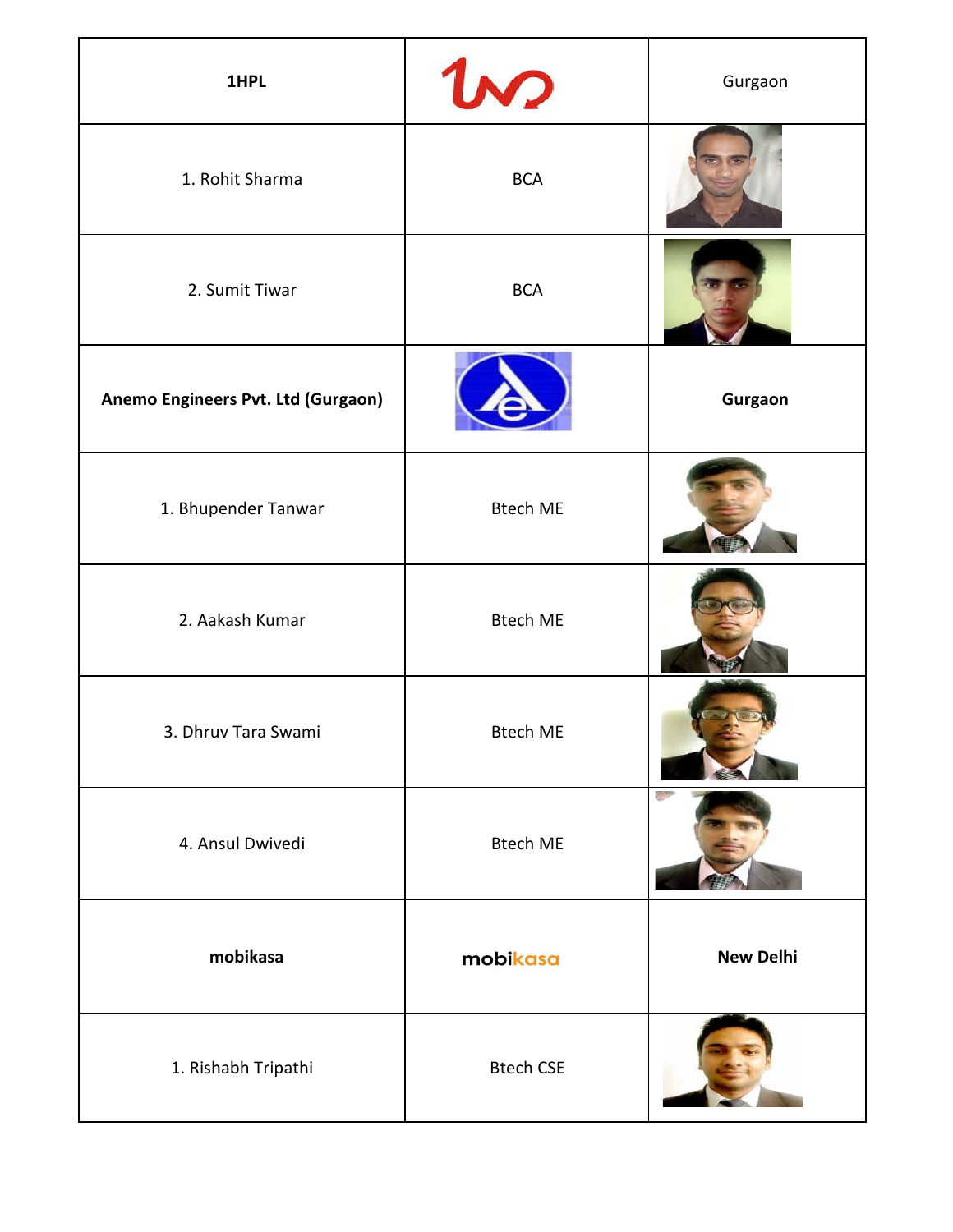| 2. Aditi Kaushik        | <b>Btech CSE</b>             |                |
|-------------------------|------------------------------|----------------|
| <b>SATYA DEVELOPER</b>  | Sat                          | Gurgaon        |
| <b>GAURAV</b>           | <b>Btech Civil</b>           |                |
| <b>IRFAN PARVEZ</b>     | <b>Btech Civil</b>           |                |
| <b>ANIL SINGH</b>       | <b>Btech Civil</b>           |                |
| <b>SOBHA DEVELOPERS</b> | FASSION AT WORK              | Noida          |
| <b>DIVESH DAHIYA</b>    | <b>Btech Civil</b>           |                |
| Narmada Polymers Ltd.   | $N_{P}$<br>NARMADA POLYMER'S | <b>Manesar</b> |
| 1. Rohit Sharma         | <b>BCA</b>                   |                |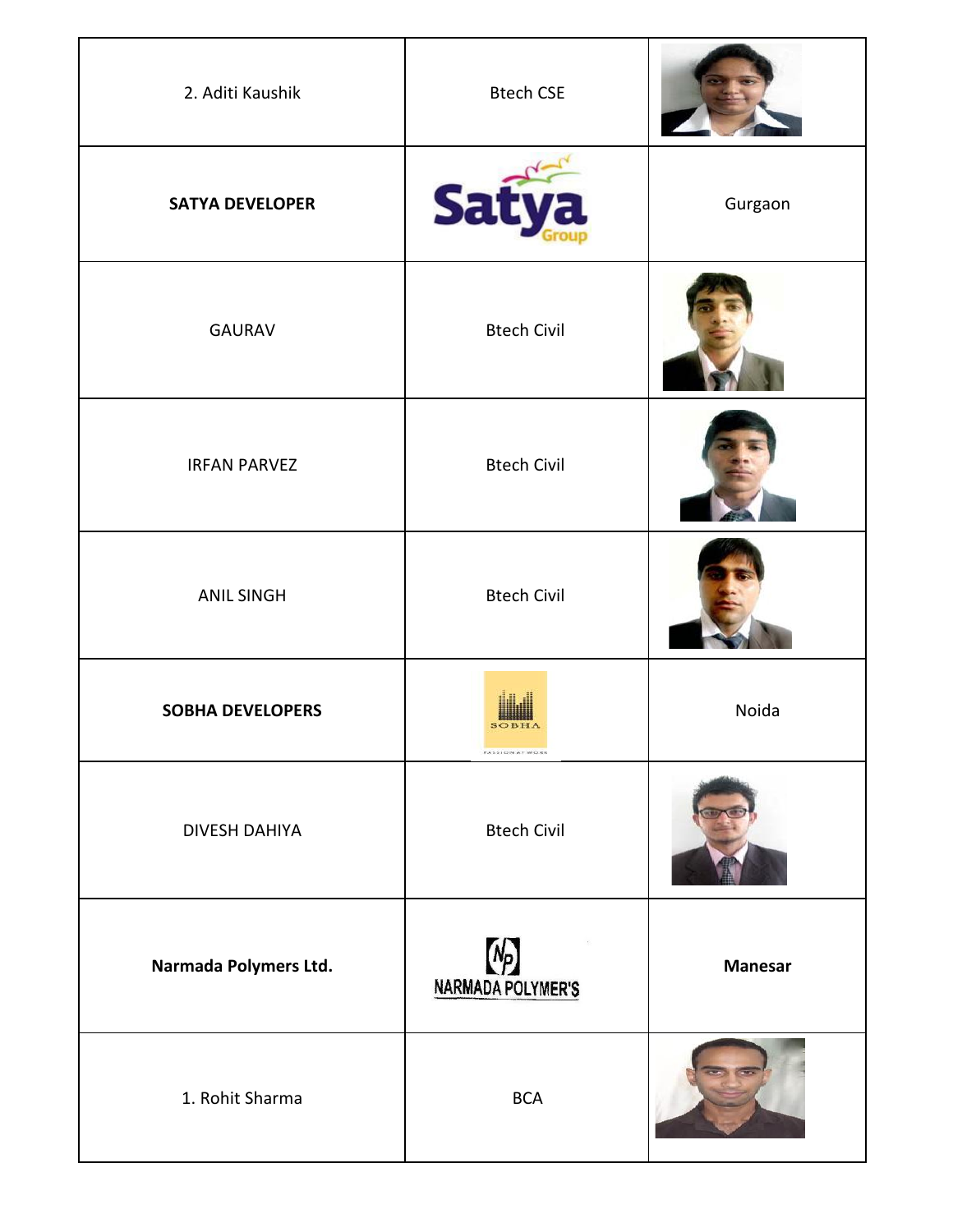| <b>Value Prospect Consulting</b>    | <b>VALUE PRO:</b><br>,<br>World's Local Research Partner<br>  WWW.Valueprospects.in | Ghaziabad        |
|-------------------------------------|-------------------------------------------------------------------------------------|------------------|
| 1. Naznin sudani hasan              | <b>BCA</b>                                                                          |                  |
| 2. Deepika Gupta                    | <b>MBA</b>                                                                          |                  |
| <b>Green India Infotech</b>         | ⋐<br>Green India Infotech<br>Grow with Us                                           | <b>New Delhi</b> |
| 1. Anand Kishore dubey              | <b>BCA</b>                                                                          |                  |
| <b>TOFL Technologies</b>            |                                                                                     | Gurgaon          |
| <b>SWETAV SHEKHAR</b>               | <b>BTECH ECE</b>                                                                    |                  |
| YOGENDER KUMAR                      | <b>BTECH ECE</b>                                                                    |                  |
| SANDEEP KUMAR                       | <b>BTECH ECE</b>                                                                    |                  |
| <b>Emblogic Embbeded Technology</b> | ണ്ടു<br>ഭധി                                                                         | Noida            |